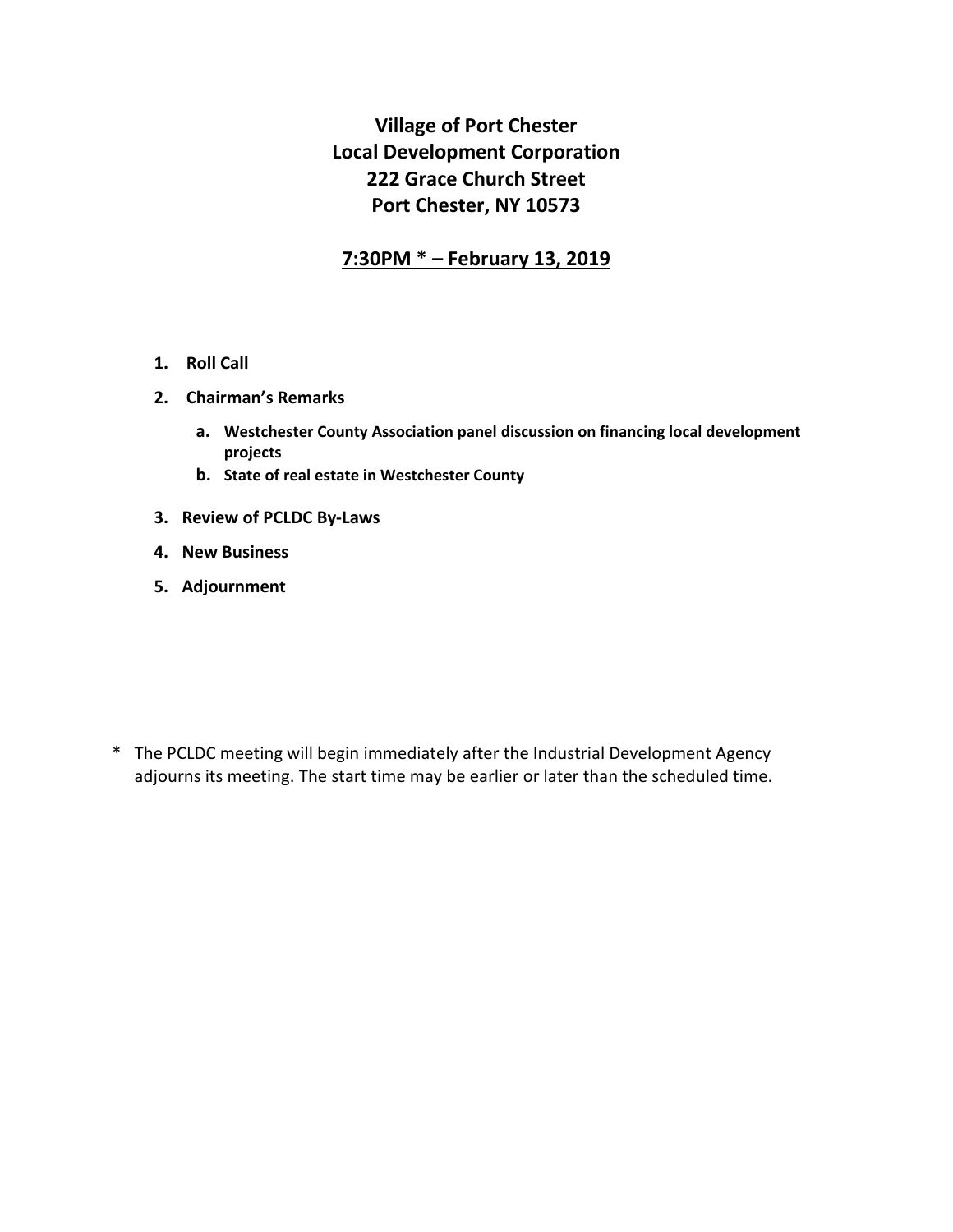





Quasi-Public Corporations and Financing Local Development Projects Westchester County Association, Pace Land Use Law Center

& ULI-Westchester/Fairfield January 29, 2019, 8:00am-10:30 am Judicial Institute Auditorium at Pace Law, White Plains, New York

This event will focus on using quasi-public corporations to achieve local economic development goals. Quasi-public corporations are government-backed, private corporations with a public mandate to provide services that benefit the public. In NY State, municipalities are legally authorized to create a number of quasi-public corporations, including industrial development agencies and local development corporations, to support their economic development initiatives and facilitate sustainable development.

- $8:00$ Registration & Continental Breakfast
- $8:30$ Welcome William Cuddy, Executive Vice President, CBRE
- $8:40$ Overview of quasi-public corporations and various types of tools they can use to achieve local economic development goals Darius Chafizadeh, Partner, HARRIS BEACH PLLC
- $9:00$ Developer's Perspective Art Collins, Principal and President, Collins Enterprises
- $9:20$ Role of the County Norma Drummond, Commissioner of Planning, Westchester County
- $9:35$ City Context: New Rochelle Example Luiz C. Aragon, Commissioner, Department of Development, City of New Rochelle
- $9:50$ Village Context: Sleep Hollow Example Ken Wray, Mayor of Sleepy Hollow
- 10:05 Town Context: Mt. Pleasant Example Carl Fulgenzi, Supervisor, Town of Mt. Pleasant

10:20 Q & A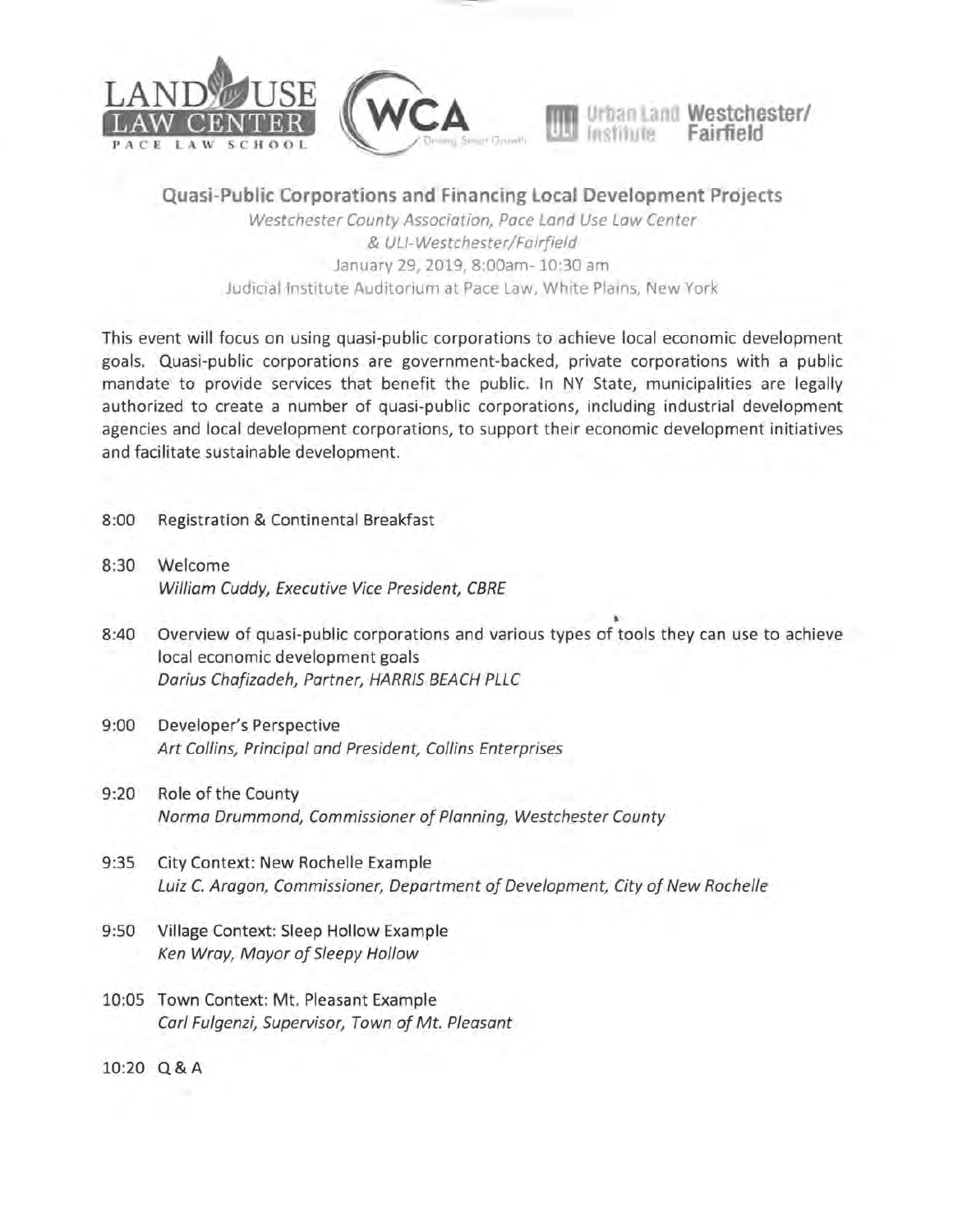# **SPEAKERS**

# Luiz C. Aragon

#### Commissioner, Department of Development, City of New Rochelle

Luiz Aragon brings to the City of New Rochelle over two decades of governmental experience in NYC and upstate NY; and the momentum necessary to prepare our City for the next phase in our history. His broad expertise includes community development, economic development and revitalization, housing, planning, transportation, and environmental management.

## Darius Chafizadeh

#### Partner, HARRIS BEACH PLLC

Mr. Chafizadeh serves as the Office Managing Partner of the White Plains Office of the law firm, Harris Beach PLLC. Harris Beach has 12 offices in New York, New Jersey and Connecticut with 200+ attorneys. Mr. Chafizadeh serves as the Town Attorney in Mt. Pleasant and the Village Attorney in Dobbs Ferry. Mr. Chafizadeh also serves as special counsel to numerous municipalities throughout Westchester County on zoning and land-use issues. Mr. Chafizadeh and his colleagues represent numerous Industrial Development Agencies and Local Development Corporations throughout the region and throughout New York State in all types of transactions, including: straight lease transactions and bond financings.

#### Art Collins

#### Principal and President, Collins Enterprises

As the co-founding Principal and President of Collins Enterprises, LLC, Arthur Collins is in charge of all development activities for the company. His responsibilities include sourcing new projects as well as budgeting, design, construction and timely delivery of the company's redevelopment and development initiatives in all markets.

#### Norma Drummond

#### Commissioner of Planning, Westchester County

Norma Drummond is the Commissioner of Planning for Westchester County. With over 30 years of experience administering community development and affordable housing programs for Westchester County, she provides direct assistance to the municipalities, developers and non-profit agencies, helping them identify and address the needs of their low and moderate income residents and neighborhoods.

## Carl Fulgenzi

#### Supervisor, Town of Mt. Pleasant

Carl Fulgenzi has been a Member of the Mt. Pleasant IDA since 1989 and Chairman since 2015. He has also served as Town Councilman, 1990-1994, was re-elected councilman in 2007 and again in 2011. He was sworn in as Town Supervisor in 2014 and serves as the elected Supervisor today.

#### Ken Wray

#### Mayor, Sleepy Hollow

A resident of Sleepy Hollow since 1996, Ken Wray was elected Village Trustee in 2007 and elected Village Mayor in 2009. He was re-elected in 2011, 2013, 2015, and in 2017 Ken Wray was re-elected again as Village Mayor for a 5th term.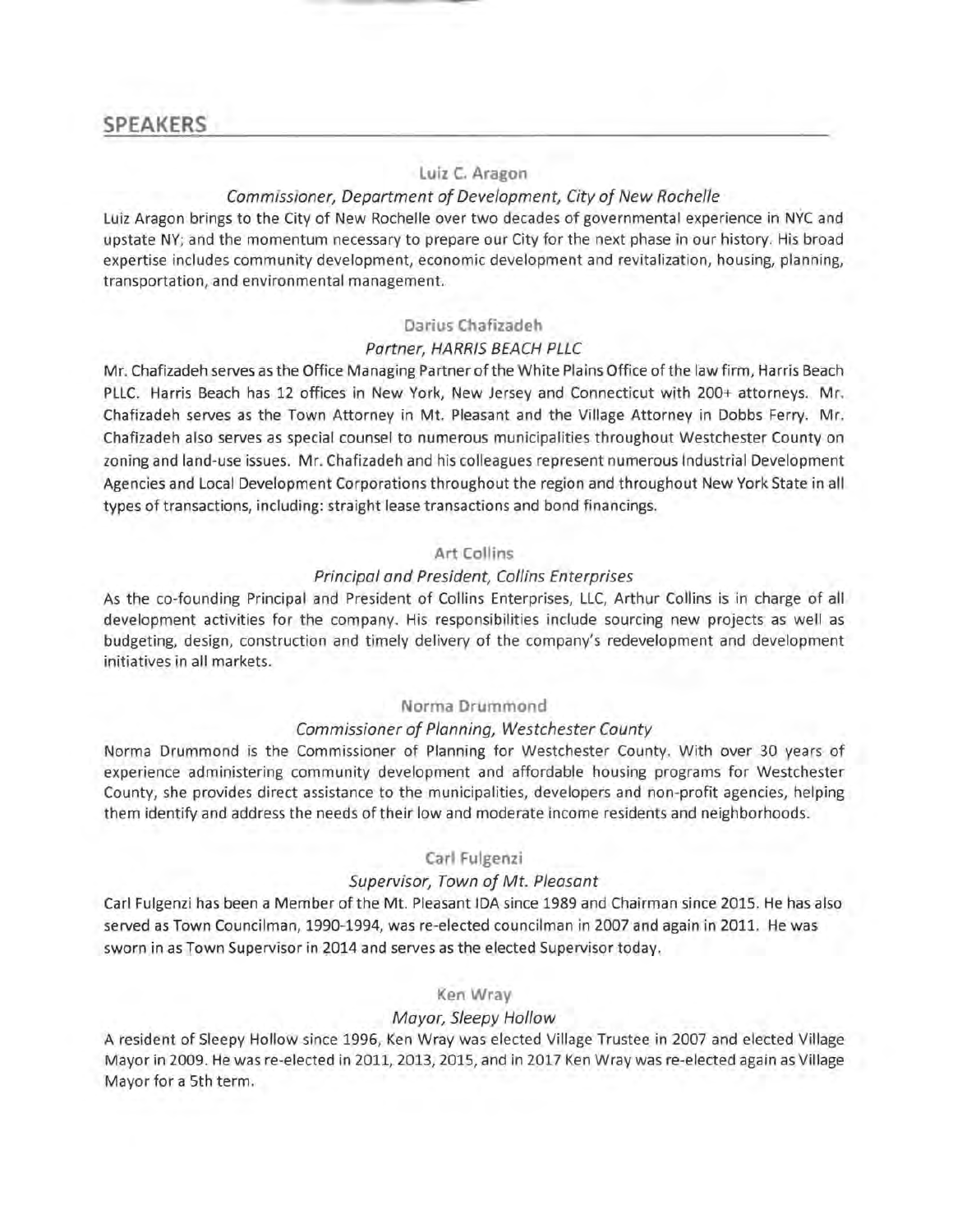# **State of Real Estate in 2019: Status quo shifts in Westchester market**

Akiko Matsuda, Rockland/Westchester Journal News Published 6:00 a.m. ET Jan. 23, 2019 | Updated 8:48 a.m. ET Jan. 27, 2019

*As 2019 unfolds, lohud reporters are assessing what's ahead on their beats this year. Real estate reporter Akiko Matsuda looks at the state of real estate in Westchester County.* 

The status quo is rapidly shifting in Westchester's land-use policy.

New uses — from apartments to medical offices and even grocery stores — are breathing life into under-performing suburban office parks. In 2019, hundreds of new rental apartments are expected to come online in Westchester downtowns, including areas where residential use wasn't considered before. Industrial real estate, such as warehouses and flex spaces, was seen as a less glamorous sector among different types of commercial real estate, but lately it's the segment most in demand particularly in southern Westchester.

# **On the beat**

Building an apartment complex in a former industrial or office park in Westchester didn't seem like an option until recently, but things have changed.

Hundreds of tenants have moved into the 202-unit Danforth Apartments at Rivertowns Square, a newly-completed mixed-use village developed at the former Akzo Nobel paint and chemical company site in Dobbs Ferry.

The mixed-use trend is also the redevelopment theme at the former General Motors assembly plant site in Sleepy Hollow. The ongoing waterfront project, to be known as Edge-on-Hudson, plans a total of 1,177 residential units, a hotel, restaurants, shops, offices and parks. The first townhomes may welcome residents in late 2019.

Dramatic shifts are also happening elsewhere: In December, a Whole Foods market opened at Chappaqua Crossing, an ongoing mixed-use development at the former Reader's Digest campus in Chappaqua. More businesses are set to open this year, including Life Time Athletic and Pet Valu.

# **Live-work-play**

Downtowns are also changing in pursuit of the live-work-play trend. Among the new major apartment buildings that welcomed tenants last year was the Continuum, a 16-story luxury, 288 unit apartment tower developed on a former municipal parking lot on Bank Street in White Plains. Its developer, LCOR, is moving forward with the second phase of the project to add another 16-story residential tower to the site.

In Yonkers, tenants have started moving into the recently completed 17-story residential tower at Sawyer Place, formerly known as Larkin Plaza, a mixed-use, two-tower complex near the Yonkers train station. Construction of the second tower is set to be completed this summer, said Seth Pinsky, executive vice president with RXR Realty, the developer of the 422-unit mixed-use complex.

New Rochelle's downtown revitalization initiative is also gaining steam. Nearly a dozen projects are in progress, including 360 Huguenot, RXR's 28-story mixed-use building at the site of a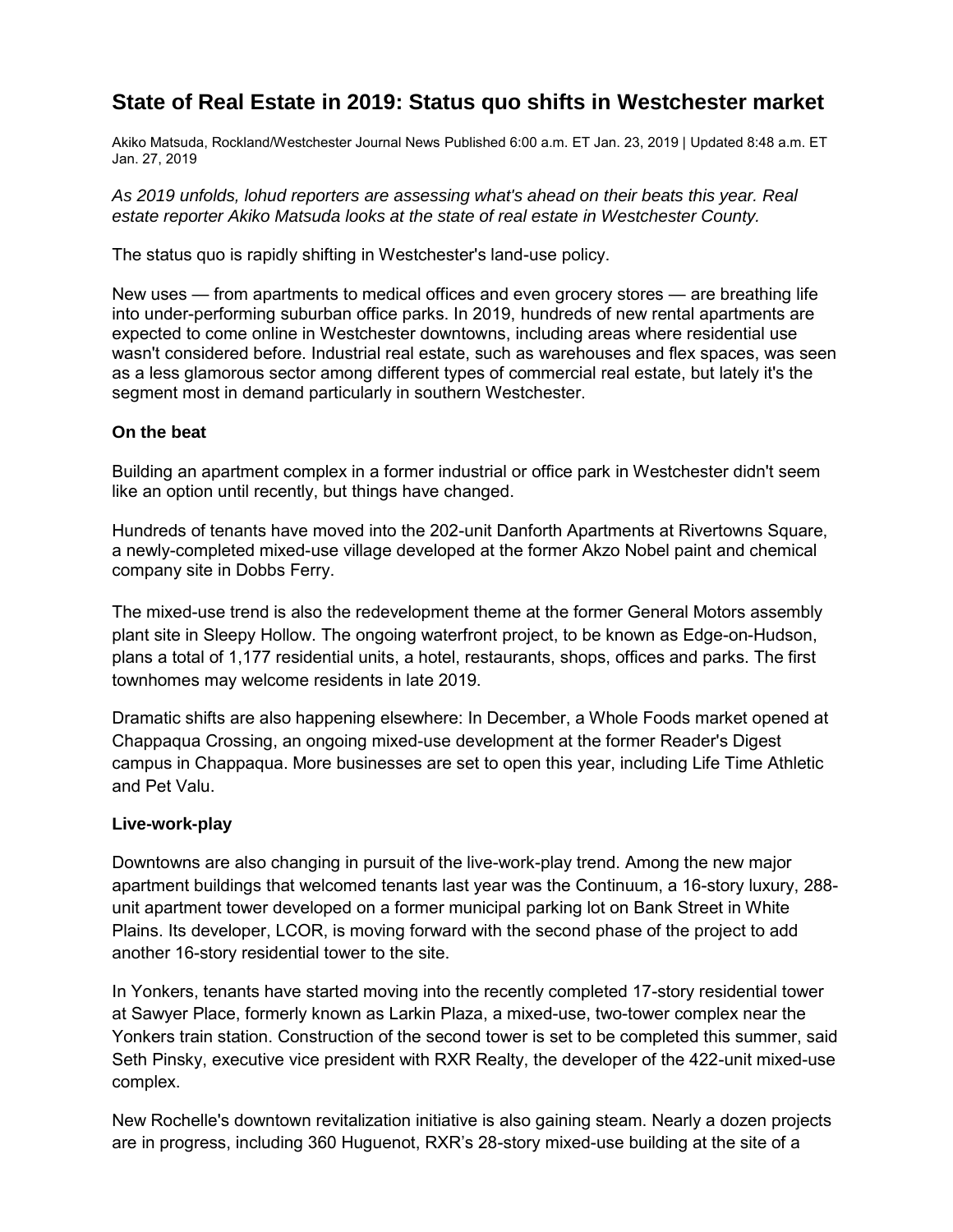former Loew's Theatre. The 280-unit complex, initially known as 587 Main, is expected to start leasing in the first or second quarter of 2019.

From Pleasantville to Dobbs Ferry, smaller downtowns along Metro-North train stations are also adding more apartments, aiming to attract empty nesters and young professionals who want to live in a walkable community near transit.

While developers focus on building luxury apartments, demand for warehouse properties has been higher than ever as thriving e-commerce requires more warehouse spaces to quickly deliver goods to customers.

E-commerce is disrupting the traditional retail landscape as well, leaving behind many vacant stores in area communities. Part of the solution may be repurposing — it's worked for obsolete office parks. Danone North America led the way by transforming the shuttered Fortunoff store in White Plains into its new headquarters. The company has recently moved its 400 employees from its old home in Greenburgh to downtown White Plains.

# **What to watch for**

**Platinum Mile**: The appearance of Corporate Park Drive in the office-park corridor will be drastically changed this year, as construction of the Carraway apartment complex and a Wegmans grocery store advance. Plans for a pediatric ambulatory care facility for Montefiore Medical Center was also proposed along the same street.

**New apartments**: Westchester's apartment construction boom is culminating into loads of new inventory. This year alone, hundreds of new rental units will become available for occupancy. In addition to 360 Huguenot in New Rochelle and Sawyer Place in Yonkers, the first 251-unit phase of Avalon Yonkers is expected to open later in 2019. Fort Hill Apartments, a 178-unit luxury rental complex that partially opened last year in a mixed-use community on the site of the former St. Mary's Convent in Peekskill, will also open more units this year.

**Housing market**: The inventory shortage has been a major problem in the residential real estate market in the region in the past few years. The Tax Cuts and Jobs Act of 2017, which capped state and local tax (SALT) deductions at \$10,000, may encourage more empty nesters to put their homes on the market. Homeowners will feel the real financial impact of the tax reform when they file their tax returns this spring.

**Somers Academy**: The former IBM campus in Somers, which has been sitting vacant for the past few years, may become a co-ed private high school that emphasizes science, technology, engineering and math (STEM) learning. The plans to transform the former 723-acre office park have been reviewed by Somers town officials. The developer, Evergreen Ridge, aims to open the school in fall of 2020.

# **Why you should care**

The ongoing wave of new apartment construction projects aims to serve two groups: Young professionals and empty nesters. The success of these apartments is important because it would help retain younger generations in the county, whose population has been steadily aging. In addition, new apartments may allow local empty nesters to put their homes on the market as they have more options to stay in their community.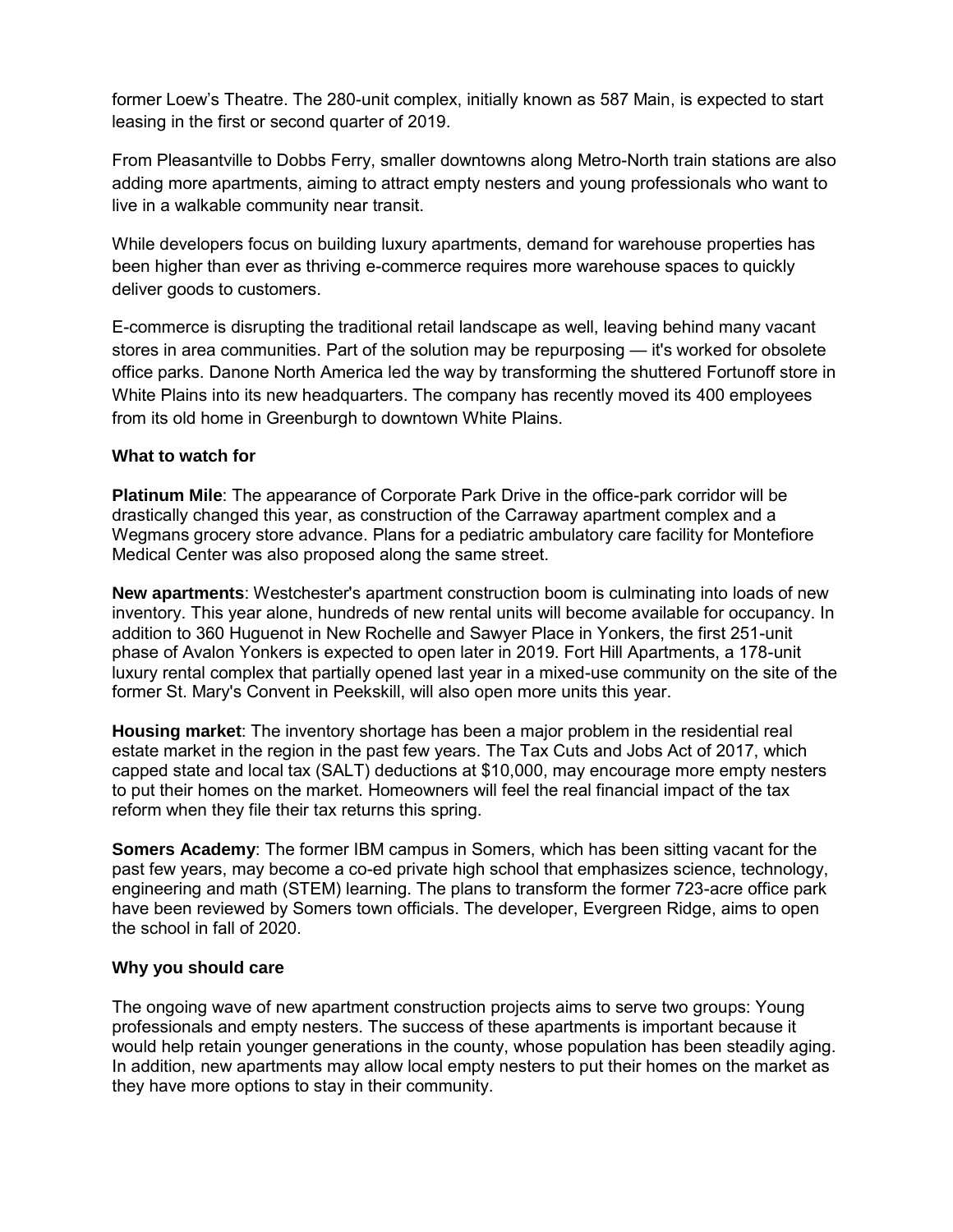**BY-LAWS** 

**OF**

# **PORT CHESTER LOCAL DEVELOPMENT CORPORATION**

Adopted on the  $9^{\rm th}$  day of January, 2013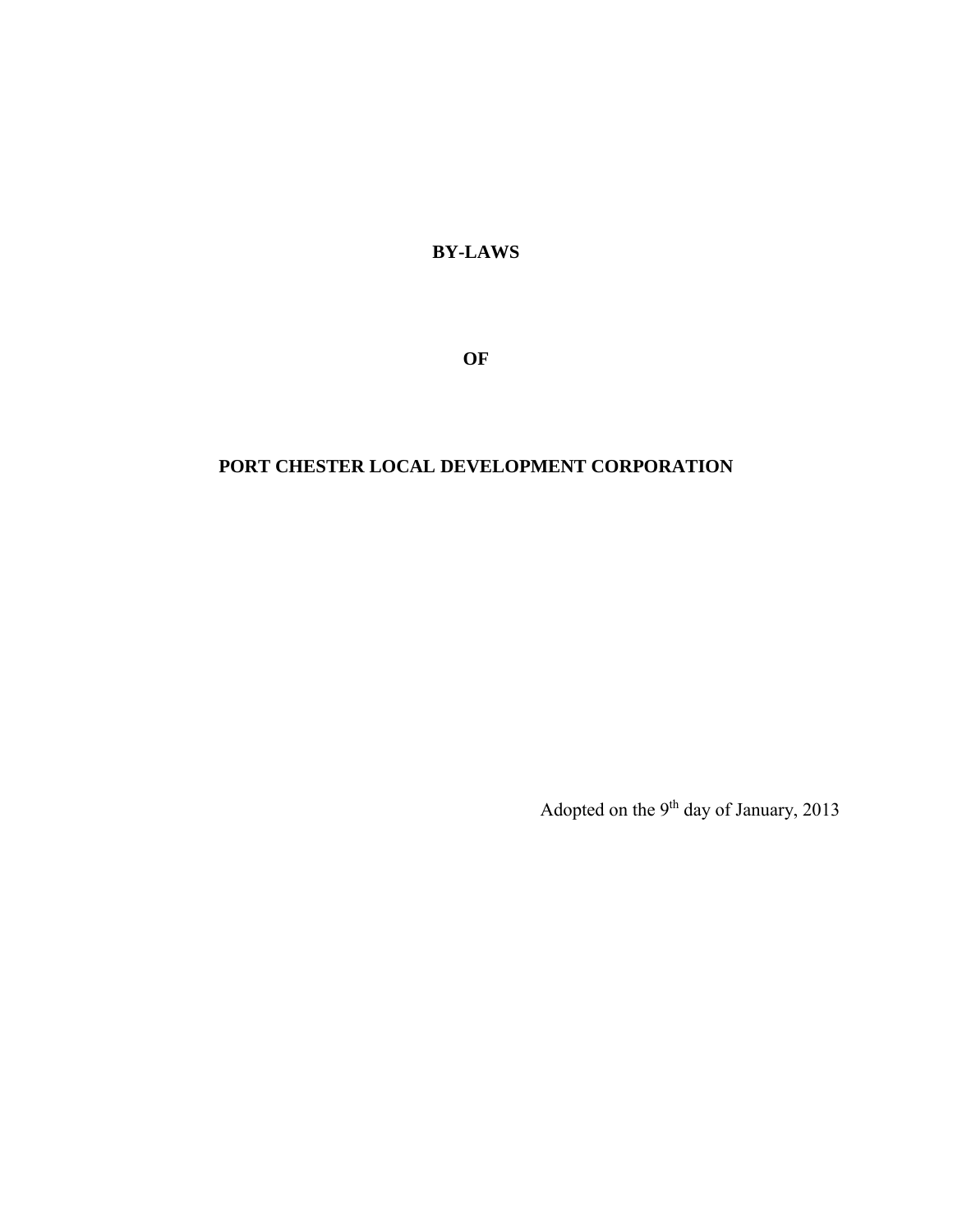## **BY-LAWS**

# **OF**

#### **PORT CHESTER LOCAL DEVELOPMENT CORPORATION**

# **ARTICLE I - THE CORPORATION**

SECTION 1. - NAME.

 The Corporation shall be known as "PORT CHESTER LOCAL DEVELOPMENT CORPORATION" (hereinafter, the "Corporation").

SECTION 2. - OFFICES.

 The principal office of the Corporation shall be located in the Village of Port Chester, New York (the "Village"). The Corporation may also have offices at such other places within the State of New York as the Board of Directors may from time to time determine or the activities of the Corporation may require.

SECTION 3. - PURPOSES.

 The Corporation shall have such purposes as are now or hereafter set forth in its Certificate of Incorporation.

#### **ARTICLE II - MEMBERSHIP**

#### SECTION 1. - COMPOSITION OF MEMBERSHIP.

 The sole Member of the Corporation shall be the Village. The Corporation shall be managed by its Board of Directors in accordance with the provisions contained herein.

SECTION 2. - RIGHTS AND POWERS OF THE MEMBERS.

 The Member shall have and exercise all the rights and powers of corporate membership created by the laws of the State of New York, the Certificate of Incorporation and the By-Laws of the Corporation.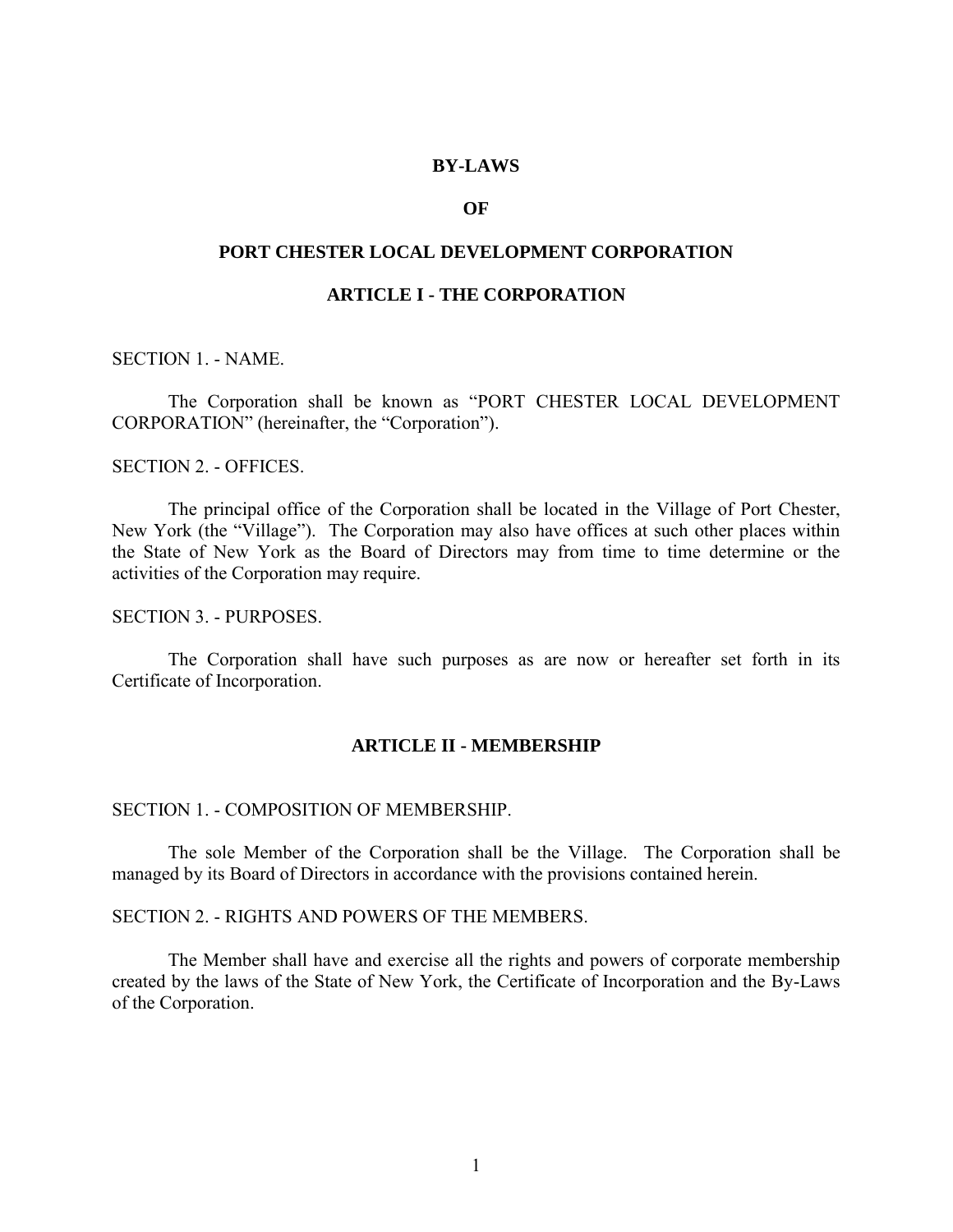## SECTION 3. - ANNUAL MEETING OF THE MEMBER

 The Member shall hold an annual meeting of the Members within six months after the end of each fiscal year at a convenient time and place designated by the Member. At the annual meeting, the Members shall appoint Directors pursuant to Article III hereof for positions where a new directorship is created or the term of a Director has expired, receive the annual report and transact such other business as may properly come before the meeting.

# SECTION 4. - ANNUAL REPORT TO THE MEMBERS.

 At the annual meeting of the Member, the Directors or designated officer of the Corporation shall present an annual report showing in appropriate detail the following information:

 (a) A complete audited financial statement of the Corporation for the fiscal year immediately preceding the date of the report showing the assets and liabilities, principal changes in assets and liabilities, revenue, receipts, expenses and disbursements of the Corporation; and

(b) A summary of the activities of the Corporation during the preceding year.

The annual report shall be filed with the minutes of the annual meeting.

# SECTION 5. - SPECIAL MEETINGS OF THE MEMBER.

 Special meetings of the Member may be called at any time. Such request shall state the purpose or purposes for the proposed meeting. Business transacted at a special meeting shall be confined to the purposes stated in the notice of such special meeting; provided, however, if by unanimous consent of the Board of the Member present at such meeting elect to transact business not previously described in the aforementioned notice, then the Member may transact such other business.

## SECTION 6. - PLACE OF MEETINGS; ORGANIZATION

 All membership meetings shall be held at the principal office of the Member or at such other convenient location as may be determined by the Member. At each membership meeting, the Members shall select, by a vote of a majority of the Board of the Member, a Trustee of the Member to preside. The Secretary, or, in his or her absence, a person chosen by the Member, shall keep complete and accurate minutes of the meeting.

## SECTION 7. - NOTICE OF MEMBERSHIP MEETINGS; WAIVERS

 (a) Notice of each membership meeting shall state the purpose or purposes for which the meeting is called, the place, date and time of the meeting and, unless it is the annual meeting, shall indicate that it is being issued by or at the direction of the person or persons calling the meeting. Such notice shall be given either personally or by mail to each Trustee of the Member not less than ten (10) nor more than fifty (50) days before the date of the meeting. If mailed, the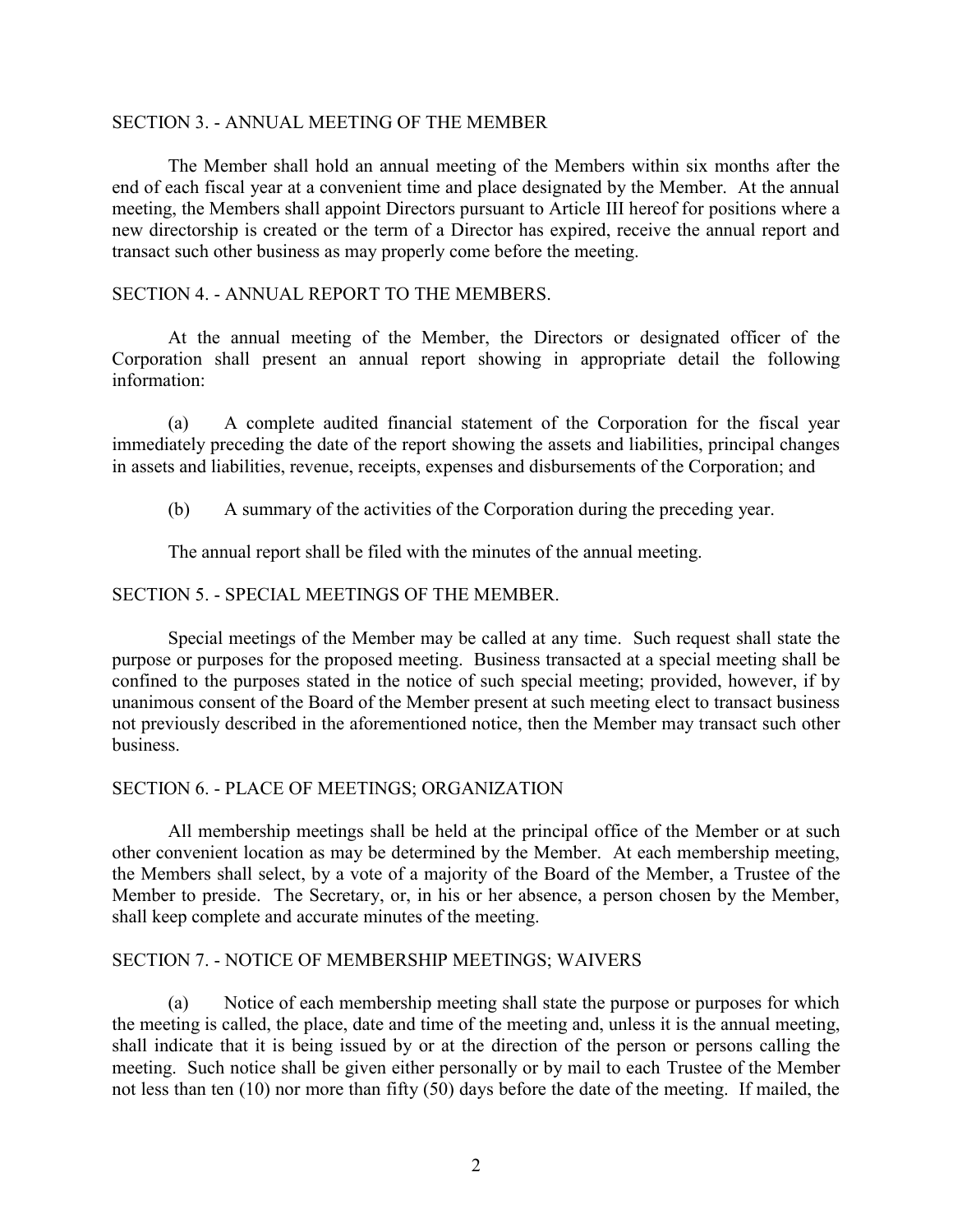notice is given when deposited in the United States mail, with postage thereon prepaid, directed to a Member at his or her address as it appears on the record of Member or, if he or she shall have filed with the Secretary a written request that notices be mailed to some other address, then directed to such other address.

 (b) Formal notice of meeting need not be given to a Member if he or she executes a waiver of notice, either before or after the meeting. The attendance of a Trustee of the Member at a meeting, without protesting prior to the conclusion of the meeting the lack of notice of such meeting, shall constitute a waiver of notice.

# SECTION 8. – QUORUM OF MEMBERS

 (a) The presence of at least a majority of the Trustees of the Member shall constitute a quorum for the transaction of business at any annual or special membership meeting.

 (b) A majority of the Trustees of the Member present at a meeting, whether or not a quorum is present, may adjourn any membership meeting to another time and place. Notice of the time and place of holding an adjourned meeting need not be given to absent Trustees of the Member if the time and place is announced at the meeting adjourned.

# SECTION 9. - ACTION BY THE MEMBERS

 (a) Each Trustee of the Member shall be entitled to one vote on each matter properly submitted to the Members for action at any meeting of the Member. Unless otherwise required by law or these By-Laws, the vote of a majority of the Trustees of the Member present at the time of a vote at a duly convened meeting, provided a quorum is then present, shall be the act of the Member.

# SECTION 10. - PROPERTY RIGHTS OF MEMBERS

 The Member shall not have any rights or interests in or to the property or assets of the Corporation.

# **ARTICLE III - BOARD OF DIRECTORS**

# SECTION 1. - POWER OF BOARD OF DIRECTORS.

 The Corporation shall be managed by its Board of Directors, which shall establish all general policies governing its operations.

# SECTION 2. - NUMBER, ELECTION AND TERM OF DIRECTORS.

 (a) The number of Directors shall be seven as established by a resolution adopted by the Member on September 4, 2012. The Directors shall be appointed by the Member, the initial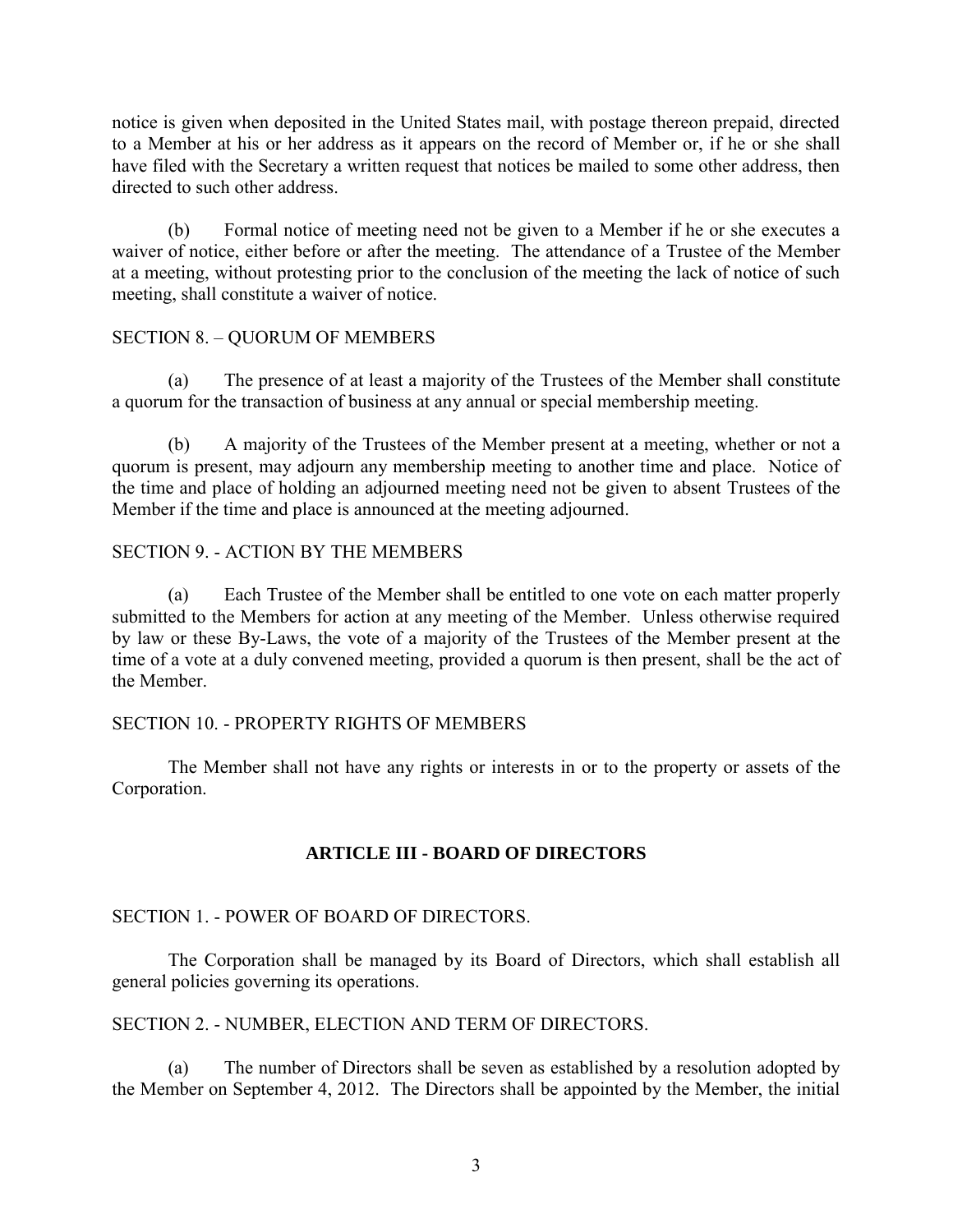sole Member shall be the Village. The Directors shall exercise all rights of Directors as described herein and in the Certificate of Incorporation or any applicable resolution. Any subsequent increase or decrease in the size of the Board of Directors will require the approval of the Member. As used in these By-laws, "the entire Board of Directors" means the total number of Directors that the Corporation would have if there were no vacancies on the Board.

(b) All Directors shall serve at the pleasure of the Member.

 (c) The Chief Executive Officer, as defined herein, may serve on the Board of Directors of the Corporation; provided, however, in such event, shall not participate in determining the level of compensation or reimbursement, or time and attendance rules for the position of Chairman/Chief Executive Officer.

 (d) All Directors of the Board shall participate in training approved by the State of New York regarding their legal, fiduciary, financial and ethical responsibilities as Directors within one (1) year of appointment to the Board. Thereafter, the Directors shall participate in such continuing training as may be required to remain informed of best practices, regulatory and statutory changes relating to the effective oversight of the management and financial activities of the Corporation and the adhere to the highest standards of responsible governance.

(e) As soon as practicable and in compliance with Section 2825 of the Public Authorities Law, the majority of the Directors shall be Independent Directors, as such term is defined in paragraph (g) below.

(f) Independence. For the purposes of these By-Laws, an Independent Director means any person who:

(i) is not, and in the past two (2) years has not been, employed by the Corporation or another corporate body having the same ownership and control of the Corporation in an executive capacity;

(ii) is not, and in the past two (2) years has not been, employed by an entity that received remuneration valued at more than fifteen thousand dollars (\$15,000.00) for goods and services provided to the Corporation or received any other form of financial assistance valued at more than fifteen thousand dollars (\$15,000.00) from the Corporation;

(iii) is not a relative of an executive officer or employee in an executive position of the Corporation or another corporate body having the same ownership and control of the Corporation; and

(iv) is not, and in the past two (2) years has not been, a lobbyist registered under a state or local law and paid by a client to influence the management decisions, contract awards, rate determinations or any other similar actions of the Corporation or another corporate body having the same ownership and control of the Corporation.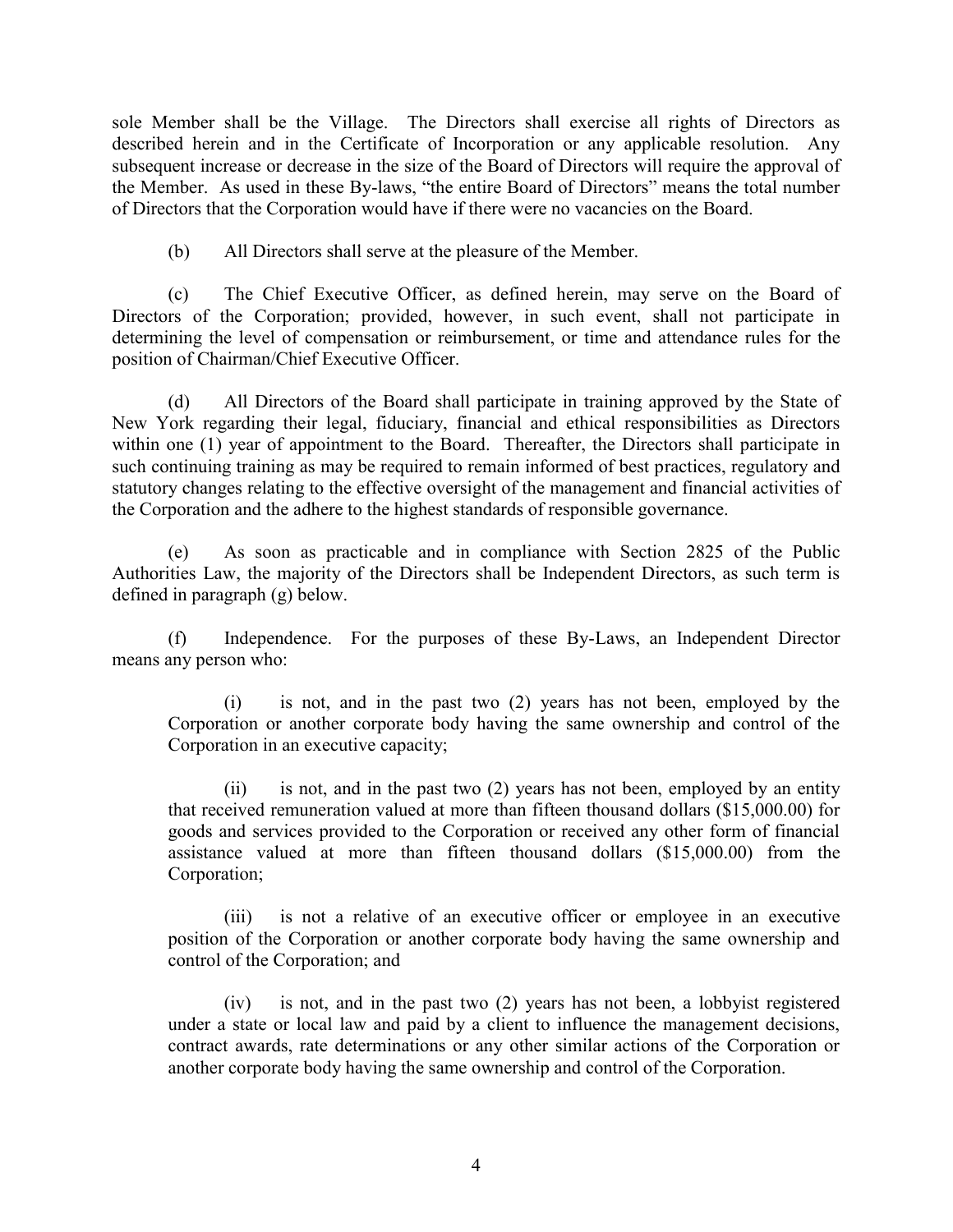(g) Board Offices. A Chairperson, Vice-Chairperson, Treasurer and Secretary shall be elected from among the Directors of the Board at the organizational meeting and subsequent annual meetings of the Board of Directors. The term of office for the Chairperson, Vice-Chairperson, Treasurer and Secretary shall extend for one year after his or her election and until a successor is elected. The Chairperson, Vice-Chairperson, Treasurer and Secretary shall be eligible to serve an unlimited number of consecutive terms.

## SECTION 3. - RESIGNATIONS AND REMOVAL OF DIRECTORS.

 (a) Any Director of the Corporation may resign at any time by giving written notice to the other Directors or to the Chairman or the Secretary. Such resignation shall take effect at the time specified therein or, if no time is specified, then on delivery. Acceptance of the resignation shall not be necessary to make it effective.

 (b) Any Director may be removed from the Board with or without cause by the Member or for cause by vote of a majority of the Directors provided there is a quorum of not less than a majority of the entire Board present.

# SECTION 4. - NEWLY CREATED DIRECTORSHIPS AND VACANCIES.

 Newly created directorships resulting from an increase in the number of Directors shall be filled as described in the resolution of the Member approving such increase. Newly created directorships resulting from any vacancies occurring for any reason shall be filled by the Member. In each case, such appointments shall be made as soon as practicable but in no event later than sixty (60) days after the increase or vacancy occurs. A Director appointed to fill a vacancy caused by resignation, death, disability or removal shall hold office for the unexpired term of his or her predecessor in office and until a successor is appointed and takes office.

## SECTION 5. - ANNUAL MEETING.

 The annual meeting of the Board of Directors shall be held after the annual meeting of the Members of the Corporation described in Article II, Section 3 above at a convenient time and location designated by the Board. Written notice of the annual meeting shall be mailed or delivered to each Director of the Corporation prior to the meeting.

## SECTION 6. - ANNUAL REPORT.

 A Director designated by the Members or the Chief Executive Officer and the Treasurer shall present at the annual meeting of the Board of Directors a copy of the annual report described in Article II, Section 4 above.

# SECTION 7. - SPECIAL MEETINGS AND NOTICE.

 Special meetings of the Board of Directors may be called at any time by a majority of Directors or by the Chief Executive Officer or any other officer of the Corporation. Written notice shall be mailed or delivered to each Director of the Corporation prior to the meeting. Said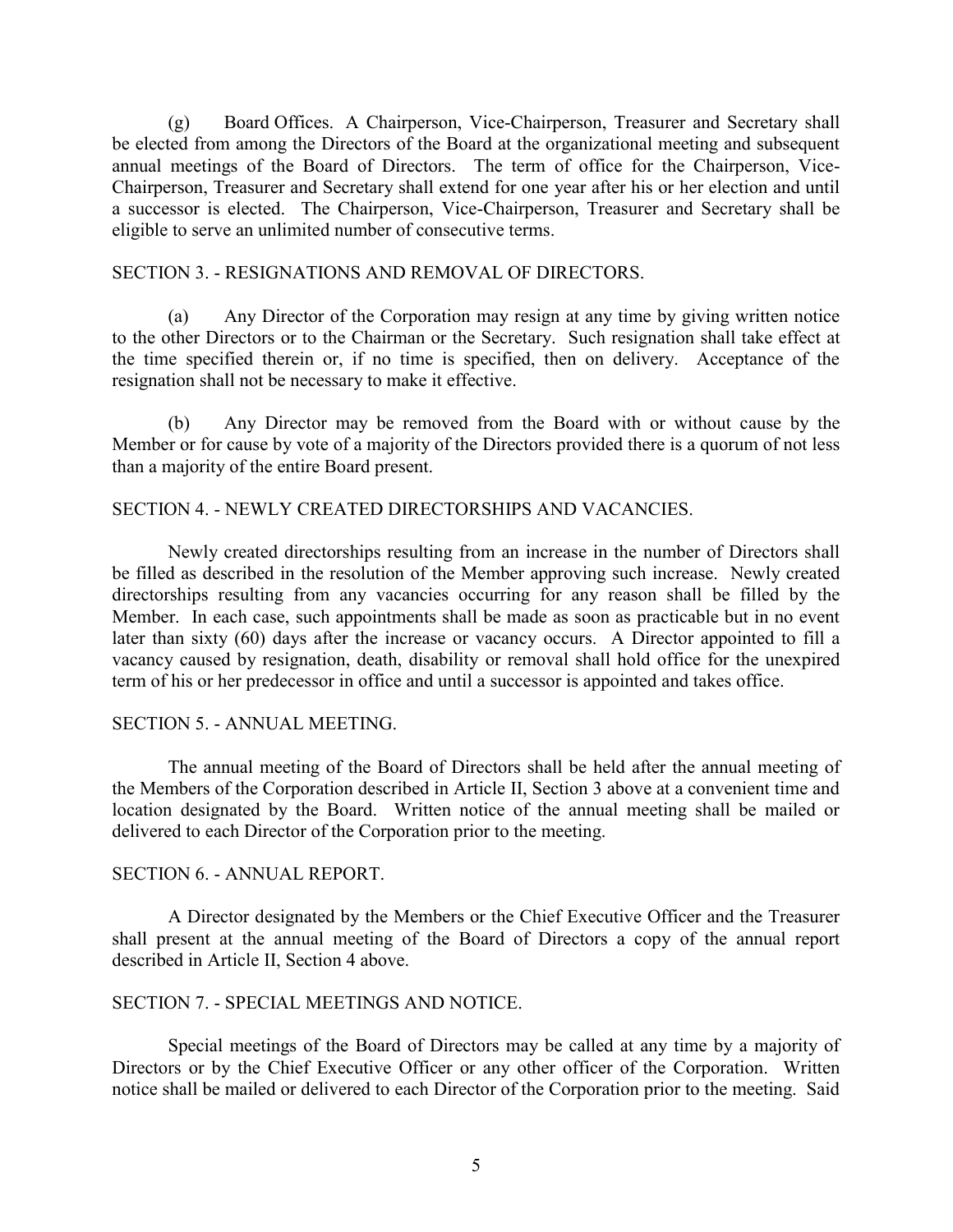notice shall state the purposes, time and place of the special meeting and that no business other than that specified in the notice may be transacted; provided, however, if by unanimous consent all of the Directors present at such meeting elect to transact business not previously described in the aforementioned notice, then the Directors may transact such other business.

#### SECTION 8. - WAIVERS OF NOTICE.

 Notice of a meeting need not be given to any Director who submits a signed waiver of notice whether before or after the meeting, or who attends the meeting without protesting, prior thereto or at its commencement, the lack of notice to him or her.

# SECTION 9. - PLACE OF MEETINGS.

 The Board of Directors may hold its meetings at such place or places within or outside the State of New York as the Directors may from time to time by resolution determine.

#### SECTION 10. – OPEN MEETINGS

 The Corporation is subject to Open Meetings Law, the Corporation shall comply with the Open Meetings Law of the State of New York, as set forth within Article 7 of the Public Officers  $L$ aw.

## SECTION 11. – FREEDOM OF INFORMATION

 The Corporation is subject to Freedom of Information Law, the Corporation shall comply with the Freedom of Information Law of the State of New York, as set forth within Article 6 of the Public Officers Law.

## SECTION 12. – PUBLIC AUTHORITIES ACCOUNTABILITY ACT

 The Corporation is subject to the Public Authorities Accountability Act of 2005, as amended by Chapter 506 of the Laws of 2009 (collectively, the "PAAA") and shall comply with the PAAA, as set forth within the New York State Public Authorities Law.

## SECTION 13. – STATE ENVIRONMENTAL QUALITY REVIEW ACT

 Upon the determination of the Board of Directors to do business within the State of New York, the Corporation shall comply with the State Environmental Quality Review Act, as set forth within Article 8 of the New York Environmental Conservation Law.

#### SECTION 14. - QUORUM AND ADJOURNED MEETINGS.

 (a) A majority of the entire Board of Directors shall constitute a quorum for the transaction of business at meetings of the Board. When a quorum is once present to organize a meeting, it shall not be broken by the subsequent withdrawal of any Director(s).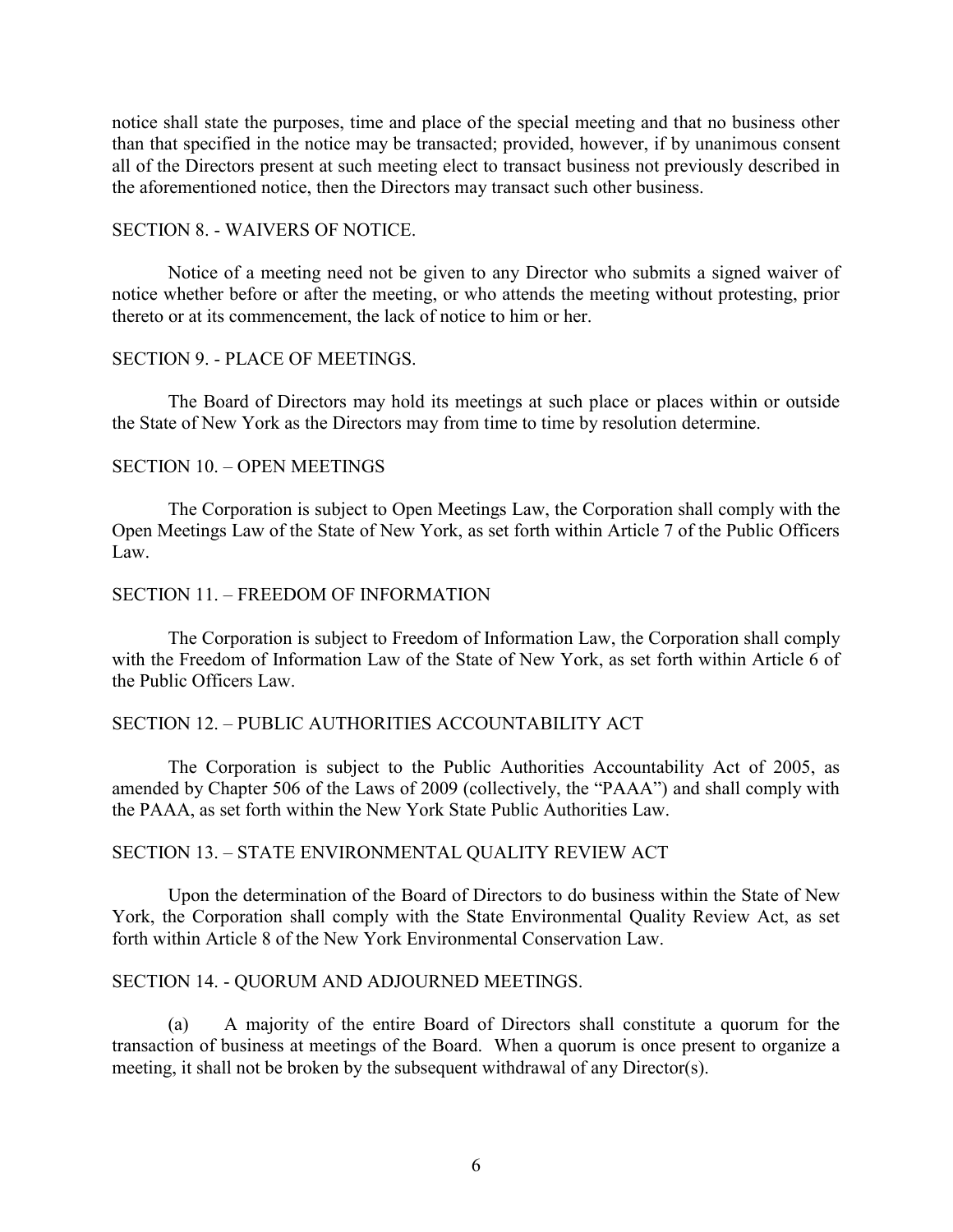(b) A majority of the Directors present, whether or not a quorum is present, may adjourn any Board meeting to another time and place. If a quorum is present at the adjourned meeting, any business may be transacted that might have been transacted on the original date of the meeting. Notice of the adjourned meeting shall be given to all Directors.

## SECTION 15. - ACTION BY THE BOARD OF DIRECTORS.

 Any corporate action to be taken by the Board of Directors means action at a meeting of the Board. Each Director shall have one vote regarding any corporate action to be taken by the Board. Except as otherwise provided by law or these By-Laws, the vote of a majority of the Directors present at the time of the vote at a duly convened meeting at which a quorum is present shall be the act of the Board of Directors. All references to actions of the Board of Directors herein and in the Certificate of Incorporation shall mean the affirmative vote of a majority of the Directors present at the time of the vote at a duly convened meeting at which a quorum is present.

#### SECTION 16. - ORGANIZATION.

 At each meeting of the Board of Directors, the Chairperson, or, in his or her absence, the Vice-Chairperson shall preside. The Secretary, or, in his or her absence, a person chosen by a majority of the Directors present, shall keep complete and accurate minutes of the meeting.

#### SECTION 17. - ATTENDANCE AT MEETINGS.

 Attendance at each meeting of the Board shall be recorded by the Secretary or the designated Director in the minutes thereof.

#### SECTION 18. - COMPENSATION.

 The Directors shall serve in their capacity as Directors of the Corporation without compensation. All Directors may be reimbursed for reasonable expenses incurred in the performance of corporate duties.

## SECTION 19. - ANNUAL INDEPENDENT AUDIT.

The Audit Committee shall present to the Board upon its completion, the annual independent audit report performed in accordance with the requirements of the PAAA and generally accepted government auditing standards certified by a firm of independent public accountants. The certified independent public accounting firm that performs the annual independent audit shall timely report to the Audit Committee the following:

(i) the assets and liabilities, including the status of reserve, depreciation, special or other funds including the receipts and payments of such funds, of the Corporation as of the end of the fiscal year;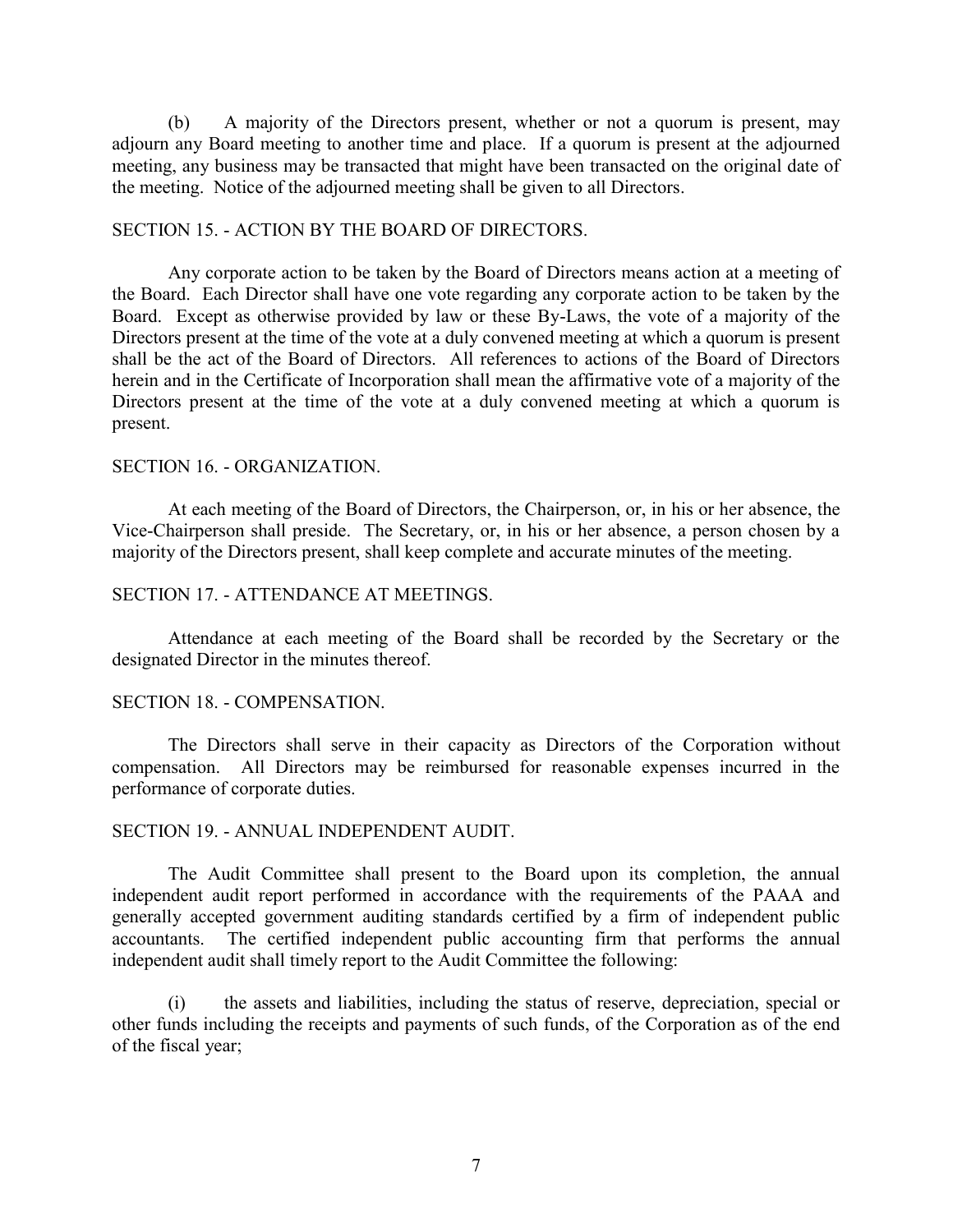(ii) the principal changes in assets and liabilities, including trust funds, during said fiscal period;

(iii) the revenue or receipts of the Corporation, both unrestricted and restricted, to particular purposes during said fiscal period;

(iv) the expenses or disbursements of the Corporation for both general and restricted purposes, during said fiscal period; and

(v) a schedule of the bonds and notes of the Corporation outstanding during said fiscal period, including all refinancings, calls, refundings, defeasements, and interest rate exchange or other such agreements, and for any debt issued during the fiscal period, together with a statement of the amounts redeemed and incurred during such fiscal period as a part of a schedule of debt issuance that include the date of issuance, term, amount, interest rate, means of repayment and cost of issuance.

Furthermore, the certified independent public accounting firm that performs the annual independent audit shall timely report to the Audit Committee the following:

(i) all critical accounting policies and practices to be used;

(ii) all alternative treatments of financial information within generally accepted accounting principals that have been discussed with the management of the Corporation, ramifications of the use of such alternative disclosures and treatments, and the treatment preferred by the certified independent public accounting firm;

other material written communications between the certified independent public accounting firm and the management of the Corporation, such as the management letter along with management's response or plan of corrective action, material corrections identified or schedule of unadjusted differences, where applicable.

# SECTION 20. - PROPERTY RIGHTS.

 No Director of the corporation shall, by reason of that position, have any rights to or interest in the property or assets of the Corporation.

# **ARTICLE IV - COMMITTEES**

# SECTION 1. - STANDING COMMITTEES.

 (a) The Standing Committees of the Board shall be as described in subparagraph (b) below. Except as otherwise provided by these By-Laws, each Standing Committee shall consist of at least three Directors. No Standing Committee shall have authority as to the following matters: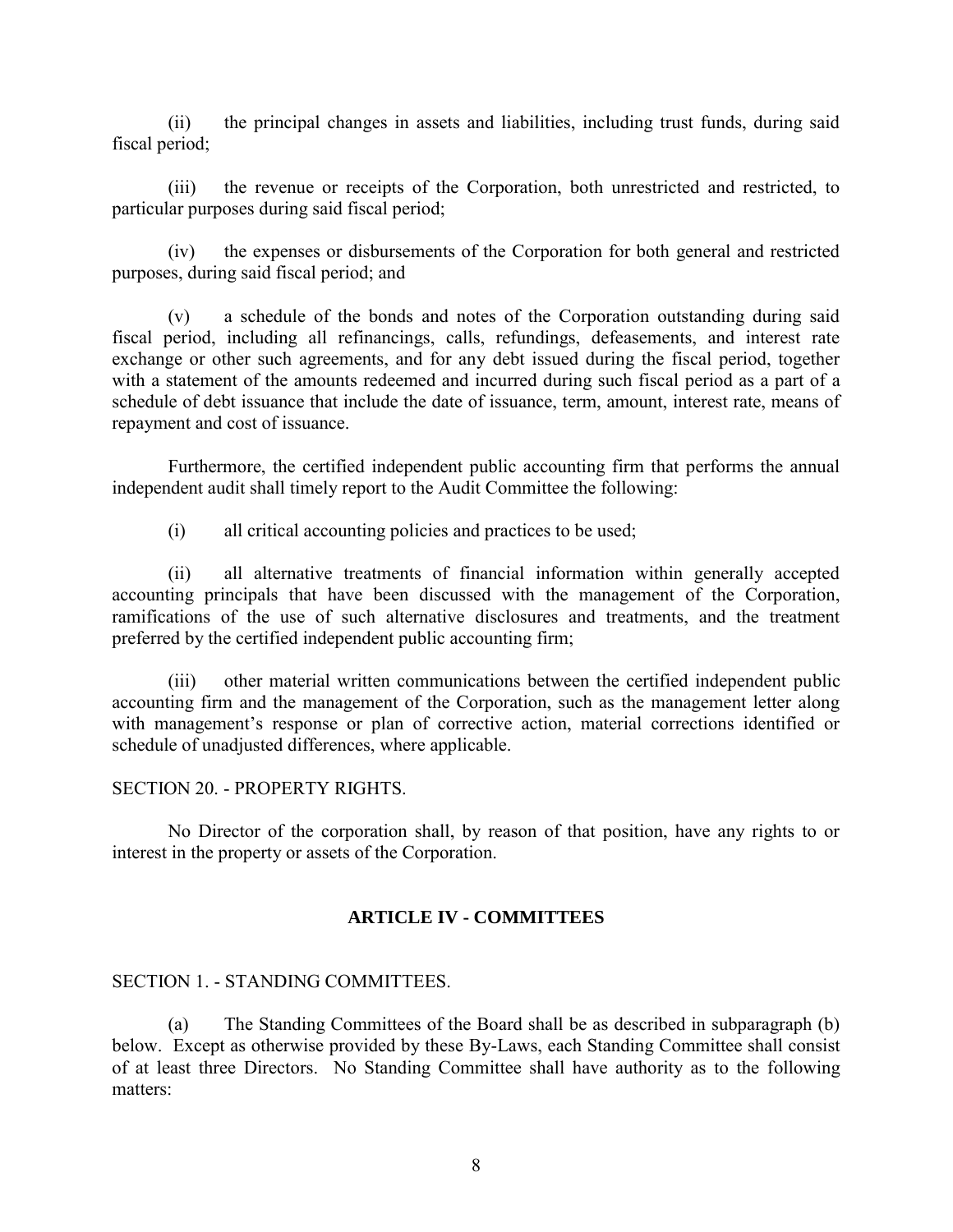- (i) The submission to the Members of any action requiring its approval;
- (ii) The filling of vacancies on the Board of Directors or any committee;
- (iii) The amendment or repeal of these By-Laws or the adoption of new By-Laws; or
- (iv) The amendment or repeal of any resolution of the Board which by its terms is not so amendable or repealable.

 (b) Until changed by amendment of these By-Laws, the Corporation shall have the following Committees:

Audit and Finance Committee. There shall be an Audit and Finance Committee consisting entirely of Independent members, who shall be elected by a plurality of the votes cast by the Directors of the Corporation at each annual meeting of the Board and shall serve until the next annual meeting. To the extent practicable, members of the Audit and Finance Committee should be familiar with corporate financial and accounting practices. The Audit and Finance Committee shall recommend to the Board the hiring of a certified independent accounting firm in compliance with the PAAA to conduct the annual independent audit, establish the compensation to be paid to the accounting firm and provide direct oversight of the performance of the annual independent audit. The Audit and Finance Committee shall have the responsibility to review proposals for the issuance of debt by the Corporation and its subsidiaries, if any, and make recommendations.

Governance Committee. There shall be a Governance Committee consisting entirely of Independent members, who shall be elected by a plurality of the votes cast by the Directors of the Corporation at each annual meeting of the Directors and shall serve until the next annual meeting. The Governance Committee shall keep the Board informed of current best governance practices, review corporate governance trends, update the Corporation's corporate governance principles, and advise the Members and Directors on the skills and experience required of potential Directors.

## SECTION 2. - SPECIAL COMMITTEES.

 The Board of Directors, by resolution adopted by a majority of the entire Board of Directors, may create Special Committees, which shall have only the powers specifically delegated to them and shall in no case have powers which are not authorized for Standing Committees. The members of Special Committees shall be appointed by a plurality of the votes cast by the Directors of the Corporation.

## SECTION 3. - MEETINGS.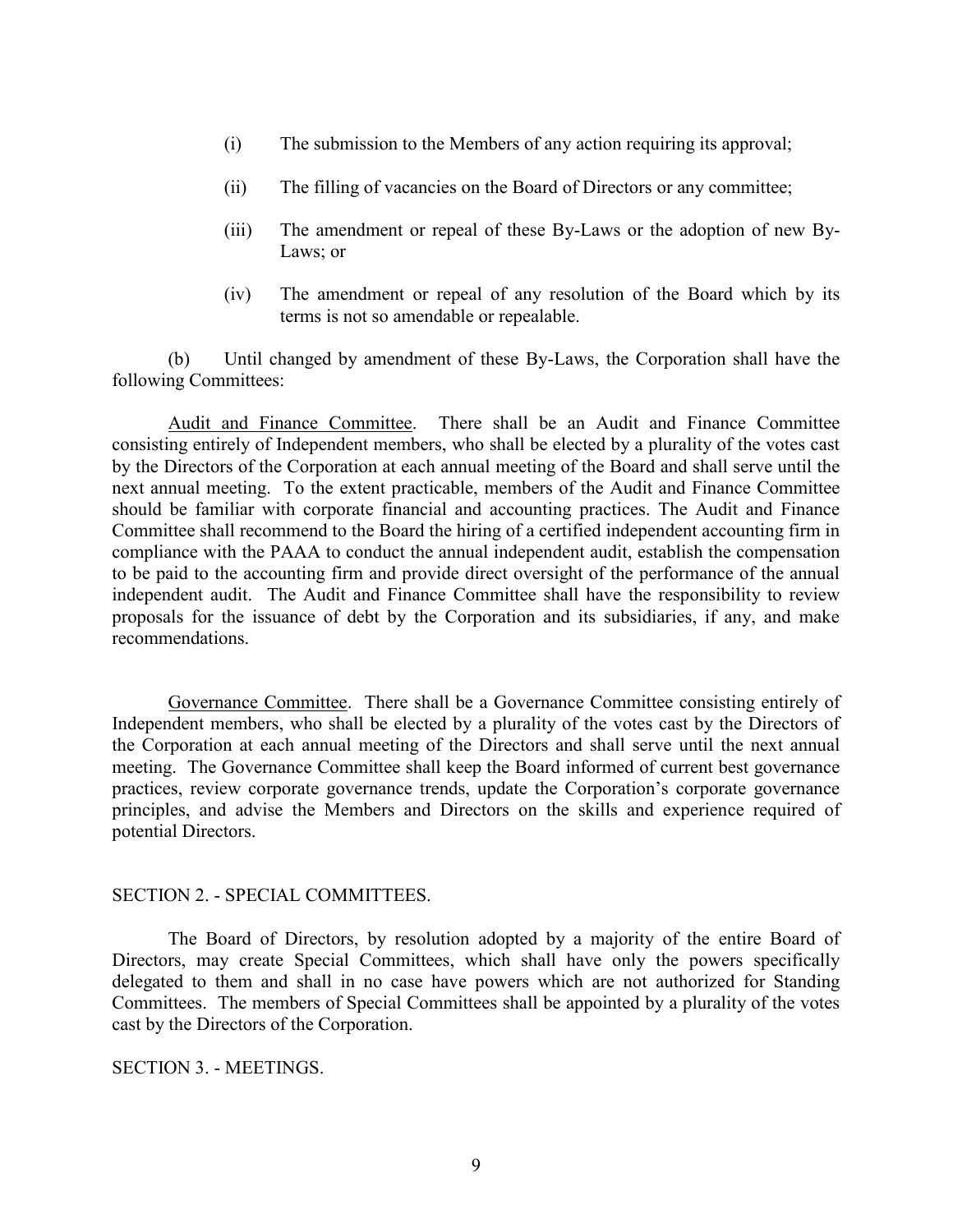Meetings of committees shall be held at such times and places as shall be fixed by the respective committee chairpersons, or by vote of a majority of all of the members of the committee. Written notice shall be mailed (via regular mail or electronic mail) or delivered to all members of the committee prior to each meeting. Written minutes of the proceedings shall be kept at all committee meetings and shall be submitted at the next meeting of the Board. The Chief Executive Officer and Chairperson of the Board of Directors of the Corporation, or their respective designees, may attend all committee meetings, but will not possess any voting rights unless otherwise granted by said committees.

#### SECTION 4. - QUORUM.

 Unless otherwise provided by resolution of the Board of Directors, a majority of all of the members of a committee shall constitute a quorum for the transaction of business.

## SECTION 5. - MANNER OF ACTING.

 Any corporate action to be taken by a committee shall mean such action to be taken at a meeting of the committee. Action by a committee shall be taken by majority vote at a meeting.

# **ARTICLE V - OFFICERS**

# SECTION 1. – CHIEF EXECUTIVE OFFICER; CHIEF FINANCIAL OFFICER; OTHER OFFICERS.

 The Corporation may have a Chief Executive Officer, a Chief Financial Officer, and a Secretary and other officers and assistant officers as the Board of Directors may determine. The offices of Chief Executive Officer and Secretary shall not be held by the same person. The officers shall have such duties as may be prescribed by these By-Laws and the Board of **Directors** 

## SECTION 2. - TERMS OF OFFICERS.

 The officers shall be appointed by the Directors at its annual meeting. Unless a shorter term is provided in the resolution of the Board appointing such officer, the term of office of each officer shall extend for one year after his or her appointment and until a successor is appointed and qualified. Officers shall be eligible to serve an unlimited number of consecutive terms.

#### SECTION 3. - ADDITIONAL OFFICERS.

 Additional officers may be appointed for such period, have such authority and perform such duties, either in an administrative or subordinate capacity, as the Board of Directors may from time to time determine. Such positions may include an Acting Chief Financial Officer and Acting Secretary, and any other position established by the Board of Directors from time to time.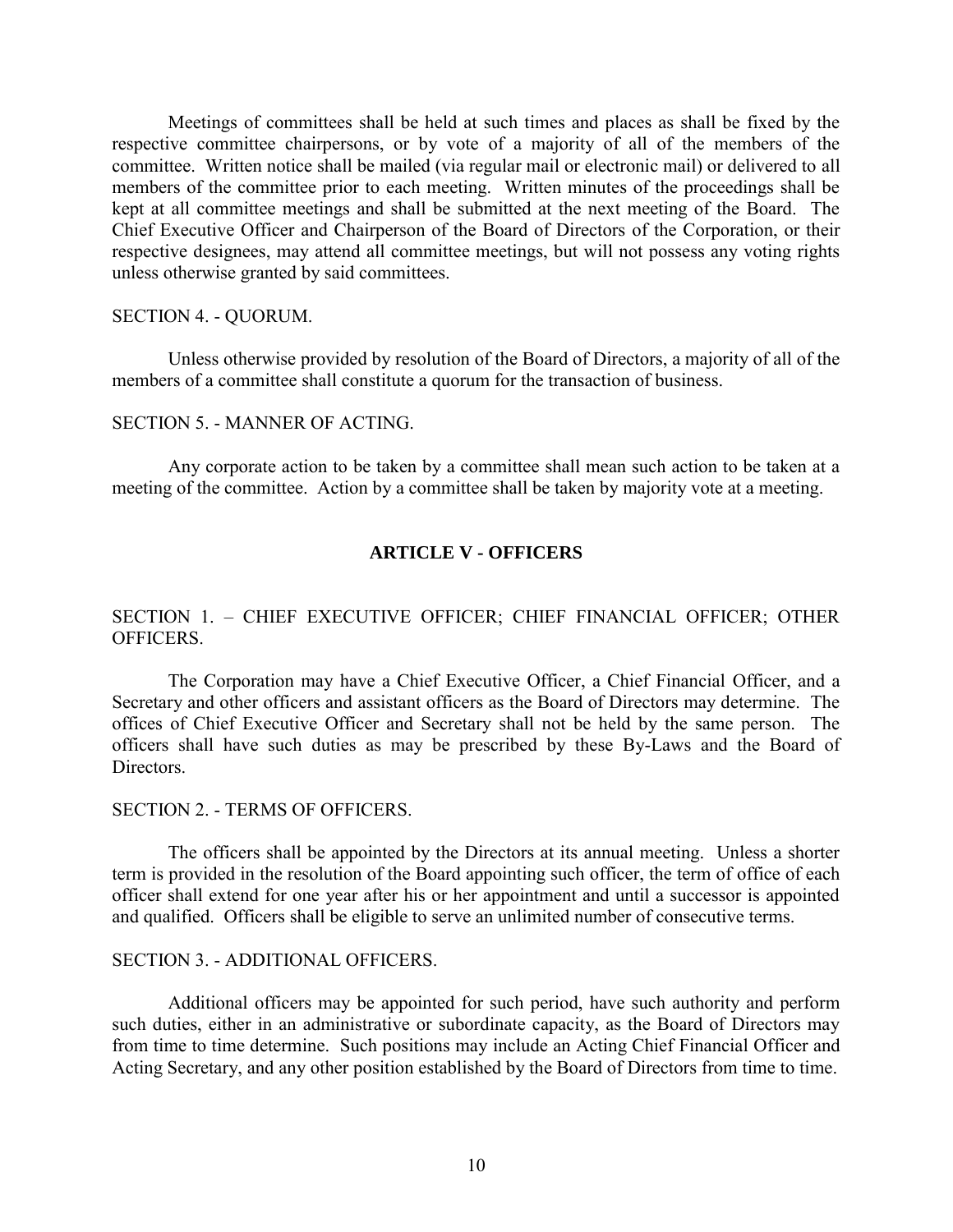#### SECTION 4. - REMOVAL OF OFFICERS.

 Any officer may be removed by majority vote of the Directors, with or without cause, at any time, provided there is a quorum of not less than a majority of the entire Board of Directors present at the meeting at which such action is taken.

#### SECTION 5. - RESIGNATION.

 Any officer may resign at any time by giving written notice to the Board of Directors, the Chief Executive Officer or the Secretary; provided, however, the Chief Executive Officer must provide written notice of its intent to resign to the Board of Directors and the Secretary must provide written notice of its intent to resign to the Chairperson or the Board of Directors. Any such resignation shall take effect at the time specified therein, or, if no time is specified, then on delivery. Acceptance of the resignation shall not be necessary to make it effective.

## SECTION 6. - VACANCIES.

 A vacancy in any office of the Corporation shall be filled by the majority vote of the entire Board of Directors.

#### SECTION 7. –CHIEF EXECUTIVE OFFICER.

 The Board of Directors shall appoint the Chief Executive Officer by resolution, which resolution shall set the Chief Executive Officer's annual compensation. The Chief Executive Officer shall generally supervise all affairs of the Corporation. The Chief Executive Officer shall perform such other duties as may be assigned to him or her from time to time by the Board of Directors.

#### SECTION 8. - SECRETARY.

 It shall be the duty of the Acting Secretary to supervise the preparation of minutes of all meetings of the Members and the Board of Directors and its committees, the giving of all notices required to be given by the Corporation, and the keeping of a current list of the Members of the Corporation, Directors and officers and their residence addresses. The Acting Secretary shall be responsible for supervising the preparation and maintenance of the books and records of the Corporation. The Acting Secretary shall attend to such correspondence as may be assigned to him or her and perform all the duties customarily incidental to that office and such other duties as may be assigned to him or her by the Board of Directors or the Chief Executive Officer. From time to time, the Board of Directors may employ or contract with an appointed Acting Secretary to whom the Board of Directors may designate certain duties of the Secretary and other such duties as may be assigned to him or her.

## SECTION 9. – TREASURER/CHIEF FINANCIAL OFFICER.

 The Board of Directors shall appoint the Chief Financial Officer by resolution, which resolution shall set the Chief Financial Officer's annual compensation. It shall be the duty of the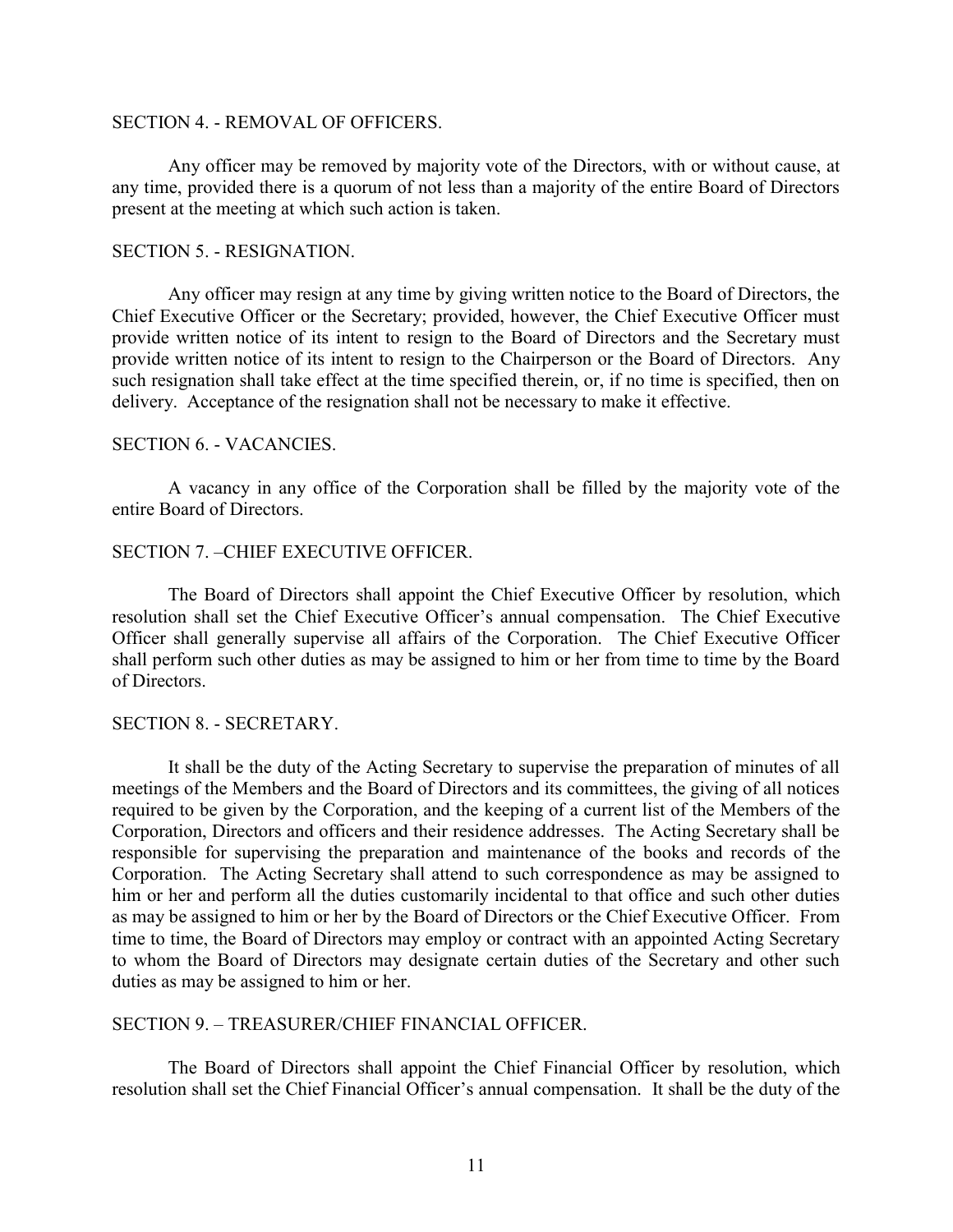Chief Financial Officer of the Corporation, with oversight by the Treasurer, to oversee the financial affairs of the Corporation, report at each regular meeting of the Board of Directors, and participate in preparing the annual report of the Corporation and the filing of all required tax returns and other regulatory reports. The Chief Financial Officer shall perform such other duties as may be assigned to him or her by the Board of Directors, the Treasurer or the Chief Executive Officer.

# SECTION 10. –VILLAGE OF PORT CHESTER INDUSTRIAL DEVELOPMENT AGENCY - PERSONNEL.

The Corporation may use the agents, employees and facilities of the Village and/or the Village of Port Chester Industrial Development Agency ("PCIDA") to perform any or all of its functions as described in the Certificate of Incorporation and these By-Laws. In such event, the Corporation may, by resolution, enter into a contract with the Village and/or PCIDA providing the terms upon which the Village and/or PCIDA will provide the use of its agents, employees and facilities to the Corporation and the compensation, if any, that the Corporation shall pay to the Village and/or PCIDA for the use by the Corporation of Village and/or PCIDA agents, employees and facilities.

# **ARTICLE VI - CONTRACTS, CHECKS, DRAFTS AND BANK ACCOUNTS**

# SECTION 1. - EXECUTION OF CONTRACTS.

 The Board of Directors may on its own, except as these By-Laws otherwise provide, or may authorize any officer or officers, agent or agents, employee or employees, in the name of and on behalf of the Corporation, to enter into any contract or execute and deliver any instrument, and such authority may be general or confined to specific instances; but, unless so authorized by the Board of Directors, or expressly authorized by these By-Laws, no officer, agent or employee shall have any power or authority to bind the Corporation by any contract or engagement or to pledge its credit or to render it liable pecuniarily in any amount for any purpose.

# SECTION 2. - LOANS.

 No loans shall be contracted on behalf of the Corporation unless the amounts and terms are specifically authorized by the Board of Directors.

# SECTION 3. - CHECKS, DRAFTS, ETC.

 All checks, drafts and other orders for the payment of money out of the funds of the Corporation, and all notes or other evidences of indebtedness of the Corporation, must be signed on behalf of the Corporation by two of following persons: the Chief Executive Officer, the Treasurer or the Chairperson of the Board.

## SECTION 4. - DEPOSITS.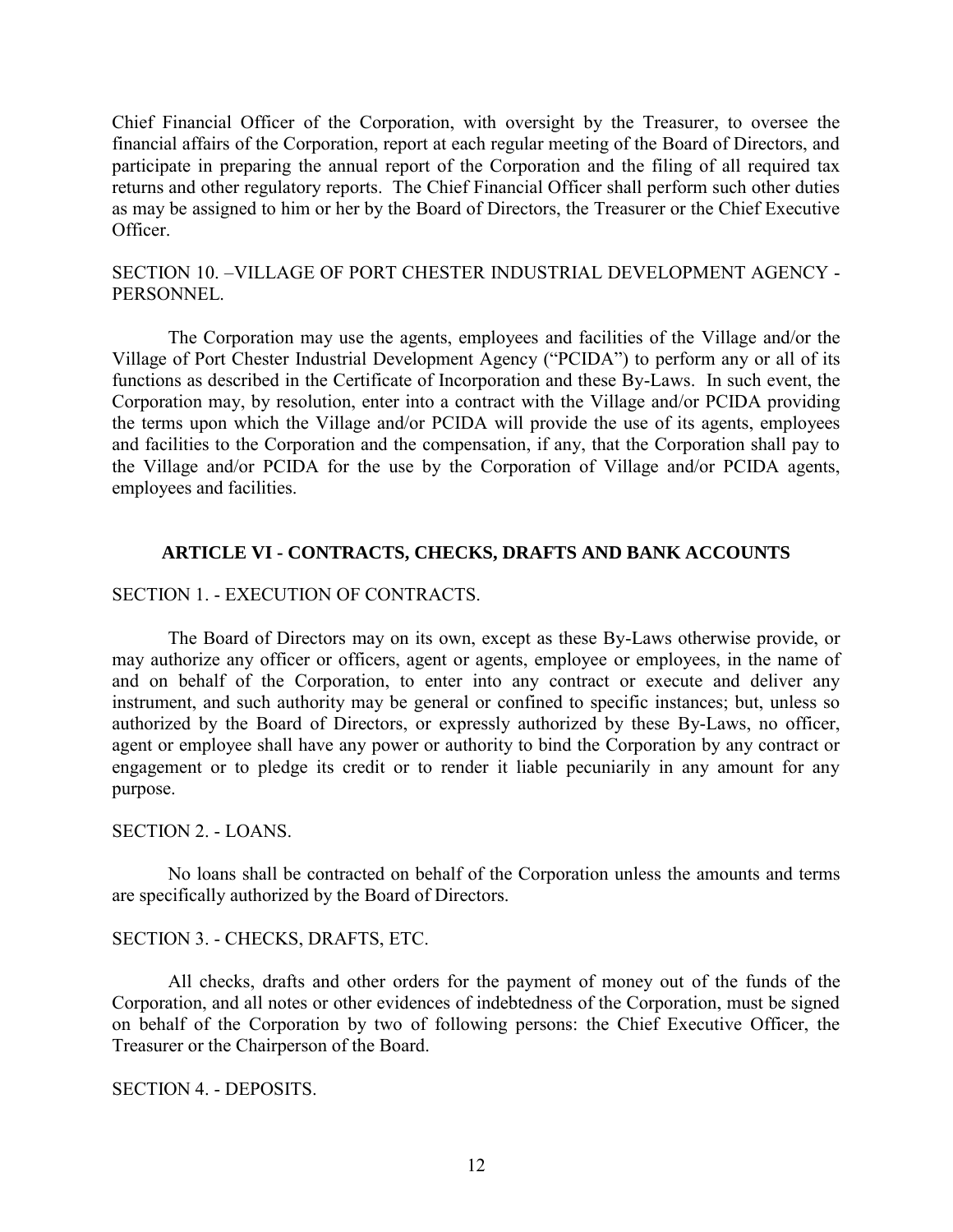All funds of the Corporation not otherwise employed shall be deposited from time to time to the credit of the Corporation in such banks, trust companies or other depositories as the Treasurer may recommend and the Board of Directors approves.

#### SECTION 5. - INVESTMENTS.

 The Board of Directors may authorize the Corporation to contract with an investment advisor and custodian to manage its investments in accordance with an investment policy established by the Board.

#### **ARTICLE VII - GENERAL**

## SECTION 1. - SEAL.

 The corporate seal shall have inscribed thereon the name of the Corporation, the year of its organization, and the words "Corporate Seal, New York." The seal may be used by causing it or a facsimile thereof to be impressed or affixed or otherwise reproduced.

## SECTION 2. - BOOKS AND RECORDS.

There shall be kept by the Corporation (1) correct and complete books and records of account, (2) minutes and statements of written action by the Members, (3) minutes of the proceedings of the Board of Directors and its committees, (4) a current list of the Members, Directors and officers of the Corporation and their residence addresses, (5) a copy of the Certificate of Incorporation, and (6) a copy of these By-Laws. The foregoing items shall be subject to inspection and/or audit at any time by or at the direction of the Board of Directors.

#### SECTION 3. - INDEMNIFICATION.

 The Corporation shall indemnify each Member, each Director, each officer, and, to the extent authorized by the Board of Directors, each other person authorized to act for the Corporation or on its behalf, to the full extent to which indemnification is permitted under the Not-For-Profit Corporation Law.

#### SECTION 4. - INTERESTED DIRECTORS AND OFFICERS.

 The Board of Directors may adopt a policy regarding conflicts of interest which shall apply to all directors and officers.

#### SECTION 5. - LOANS TO MEMBERS AND OFFICERS.

The Corporation, either directly or indirectly, including through any subsidiary, is prohibited from extending or maintaining credit, arranging for the extension of credit or